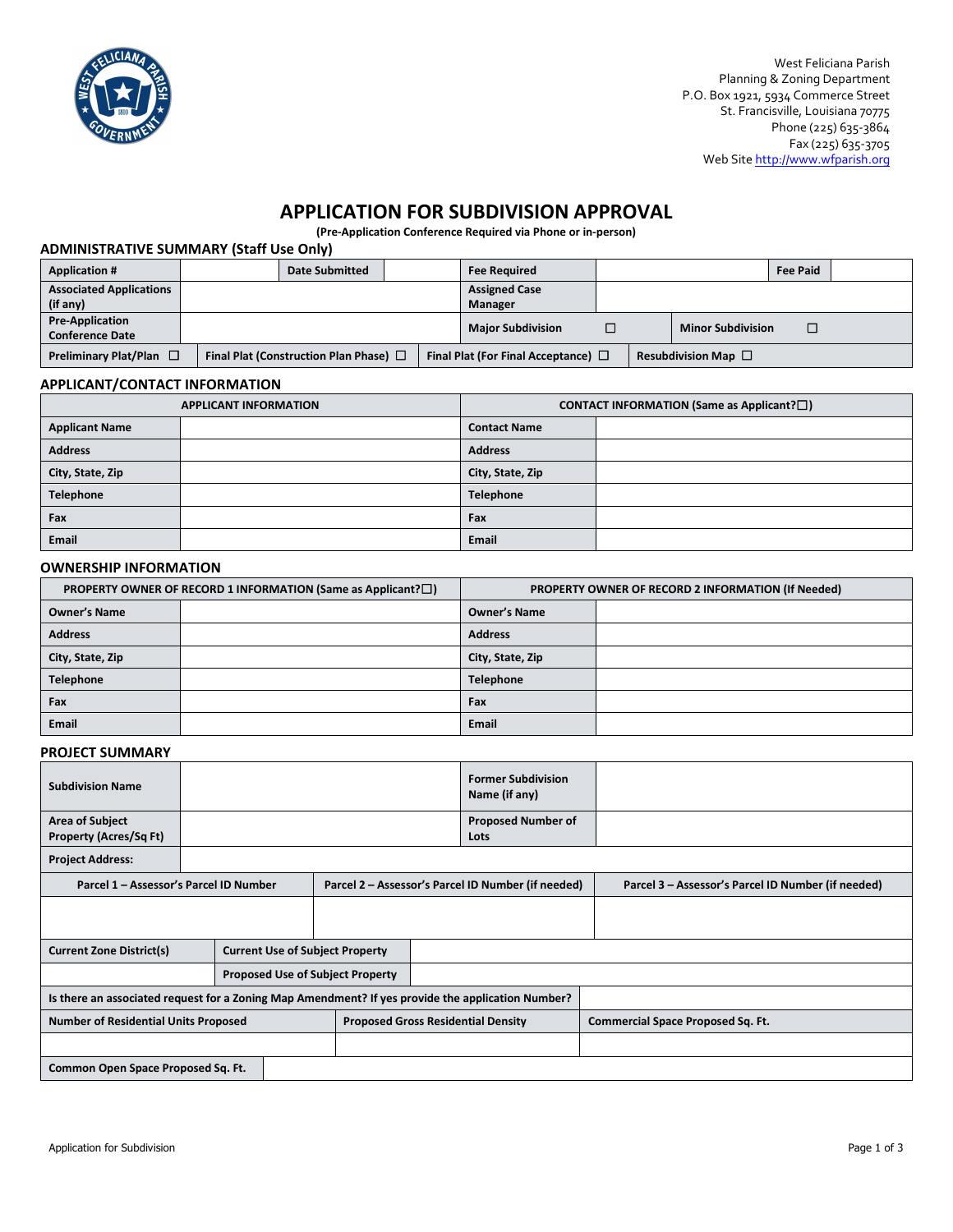| <b>Source of Utilities:</b>                                                                                                                                      |       |  | Streets Created or Extended as part of Subdivision? If Yes What Types? |                                      |  |  |  |
|------------------------------------------------------------------------------------------------------------------------------------------------------------------|-------|--|------------------------------------------------------------------------|--------------------------------------|--|--|--|
| Water                                                                                                                                                            | Sewer |  |                                                                        |                                      |  |  |  |
| Number of Each Type of Building and Individual Units                                                                                                             |       |  |                                                                        | <b>Proposed Density (Units/Acre)</b> |  |  |  |
| <b>Single-Family House</b>                                                                                                                                       |       |  |                                                                        |                                      |  |  |  |
| <b>Attached House</b>                                                                                                                                            |       |  |                                                                        |                                      |  |  |  |
| <b>Apartment (Number of Units)</b>                                                                                                                               |       |  |                                                                        |                                      |  |  |  |
| <b>Single Story Shopfront</b>                                                                                                                                    |       |  |                                                                        |                                      |  |  |  |
| Mixed Use Building (number of residential units)                                                                                                                 |       |  |                                                                        |                                      |  |  |  |
| <b>Industrial Building</b>                                                                                                                                       |       |  |                                                                        |                                      |  |  |  |
| <b>Civic Building</b>                                                                                                                                            |       |  |                                                                        |                                      |  |  |  |
| Open Lot                                                                                                                                                         |       |  |                                                                        |                                      |  |  |  |
| Describe land use and the development proposed for the subject property. Include the time schedule (if any) for development. (Use additional pages if necessary) |       |  |                                                                        |                                      |  |  |  |
|                                                                                                                                                                  |       |  |                                                                        |                                      |  |  |  |
| <b>Current Zoning Surrounding Subject Property</b>                                                                                                               |       |  |                                                                        |                                      |  |  |  |
| North:                                                                                                                                                           |       |  | South:                                                                 |                                      |  |  |  |
| East:                                                                                                                                                            |       |  | West:                                                                  |                                      |  |  |  |
| Current Land Use Surrounding Subject Property (Commercial, Industrial, Residential, Institution)                                                                 |       |  |                                                                        |                                      |  |  |  |
| North:                                                                                                                                                           |       |  | South:                                                                 |                                      |  |  |  |
| East:                                                                                                                                                            |       |  | West:                                                                  |                                      |  |  |  |
| <b>EXHIBITS (MAJOR SUBDIVISION)</b>                                                                                                                              |       |  |                                                                        |                                      |  |  |  |

| <b>Owner Information Sheet</b>                                                       | <b>Additional Exhibits If Any (List):</b> |
|--------------------------------------------------------------------------------------|-------------------------------------------|
| Maps (vicinity, zoning, floodplains, wetlands others as requested by staff)          |                                           |
| Site Plan (designating primary, side, and service street frontages)                  |                                           |
| Parking Plan (Location, number of spaces, reductions, and design and<br>landscaping) |                                           |
| Open Space Plan if Cluster Subdivision                                               |                                           |
| <b>Street Plan with Cross-sections</b>                                               |                                           |
| <b>Utility Plan</b>                                                                  |                                           |
| Landscape Plan (including any equivalent alternative landscaping requests)           |                                           |
| <b>Stormwater Plan</b>                                                               |                                           |

### **CERTIFICATION AND SIGNATURE**

By my signature below, I certify that the information contained in this application is true and correct to the best of my knowledge at the time of the application. I acknowledge that I understand and have complied with all of the submittal requirements and procedures and that this application is a complete application submittal. I further understand that an incomplete application submittal may cause my application to be deferred to the next posted deadline date.

| <b>Signature of Applicant</b> | Date | Signature of Property Owner's (If not the<br>Applicant) | Date |
|-------------------------------|------|---------------------------------------------------------|------|
|                               |      |                                                         |      |
|                               |      |                                                         |      |